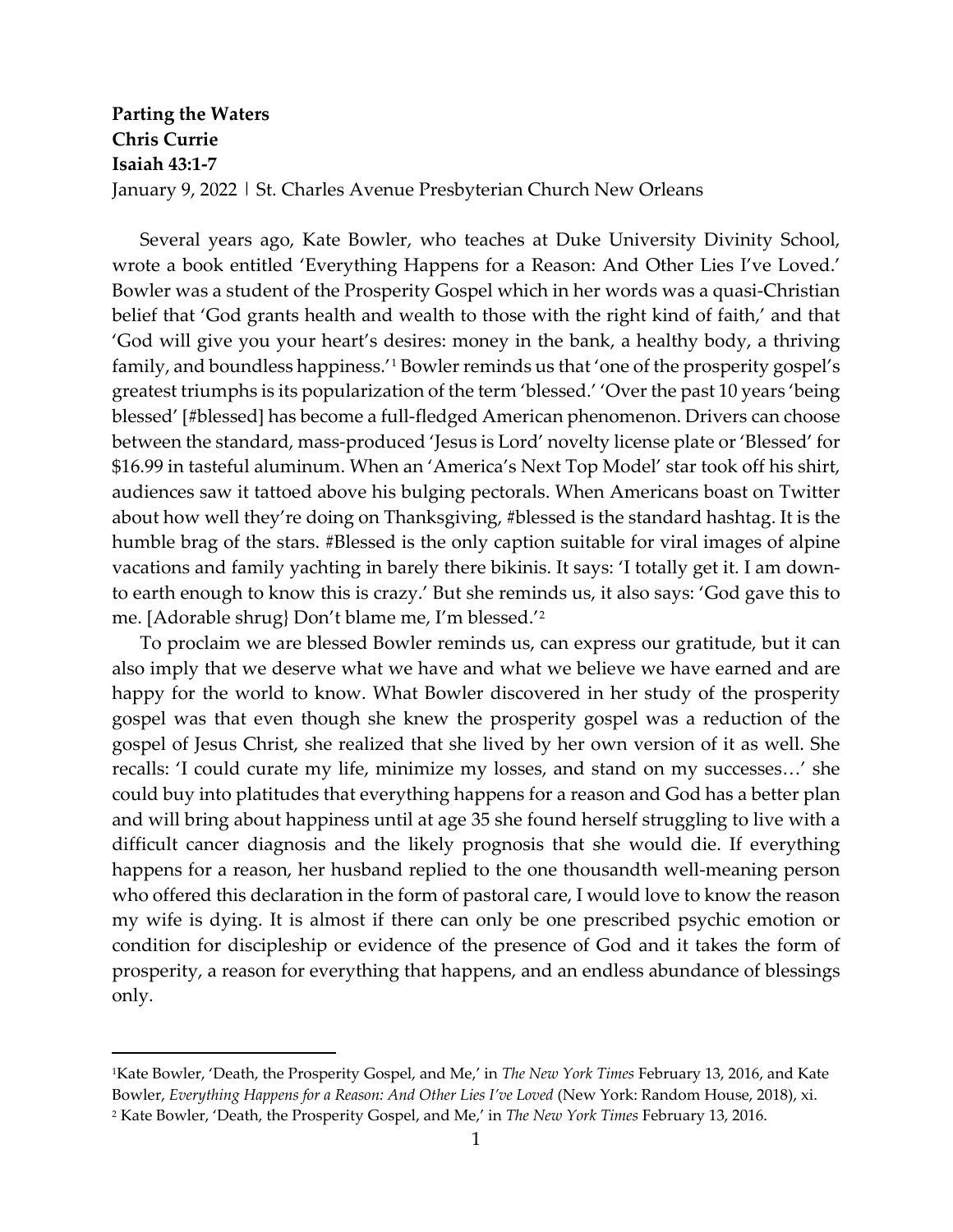Often we read passages like this one from Isaiah and equate it with some form of the prosperity gospel. Look how 'chosen' we are, how special we are that God would hold us up through water and flame and Egypt, Ethiopia, and Seba. We are the exalted; we are the chosen people for success, goodness, and boundless happiness. Look how blessed. But I wonder if the prophet of the exile who first uttered these words and the people of the exile who first heard these words felt all that #blessed. These words were spoken to the children of the children of the exiles who were still languishing in Babylon and after more than a generation of time, not able to return home. These words were spoken to a people not so much counting their blessings or keeping track of their divine sanctioned successes, but people who were wondering in the words of the psalmist 'how to sing the Lord's song in a foreign land,' and perhaps even more deeply if everything happens for a reason, why has the temple of our Lord been destroyed and we have been resigned to captivity in the hinterlands. Where is God? Does God care? Does God make a difference in the midst of the socio-political topsy turvy of the ancient Near East or are we resigned to take up the religion of our overlords? I wonder if this is closer to the sentiment and these are the type of questions that were being asked by Isaiah's hearers. And as a result, when the word of the Lord who created you O Jacob and formed you O Israel came to the prophet and he declared 'do not fear, for I have redeemed you; I have called you by name, you are mine,' I wonder if the Israelite captives responded not by posting about their blessedness on Twitter, but by rolling their eyes like Sarah when she was told she would bear a son (Genesis 17:18). Yeah right, we are chosen; we are blessed. If this is what it means to be blessed, I hate to see what it means to be cursed.

In the moment, no one believes prophets could possibly be describing reality. There is not much mention of Jesus' birth or life in Roman history and only a brief mention in the Jewish historian's accounts; Bethlehem and Nazareth were backwater places in a backwater part of the Roman Empire and yet everything that was announced in Bethlehem about the birth of a Savior by the angels and the prophesy of the wise men become truth and reality much deeper and wider and substantial and longer lasting than anything the imperial reign of Caesar could fashion or offer, but no one would have believed it at the time. Maybe Mary, probably not Joseph, and certainly not the rest of Nazareth. It may have come in a first century form, but we probably would have heard a lot of, 'Yeah, right.' I don't know maybe we think the same thing when we hear the baptismal promise that is pronounced over us, that we are a child of God. Yeah, right. I am not blessed. I don't always live like it. I am not worthy. I don't really want that title. I would just as soon aim for something else, some lower hanging fruit. Something I can control; something I can achieve for myself. Something a bit more malleable that I can fashion in an image I prefer. Can reality really be baptized into me, over me, and claimed for me without my say so? Yeah, right.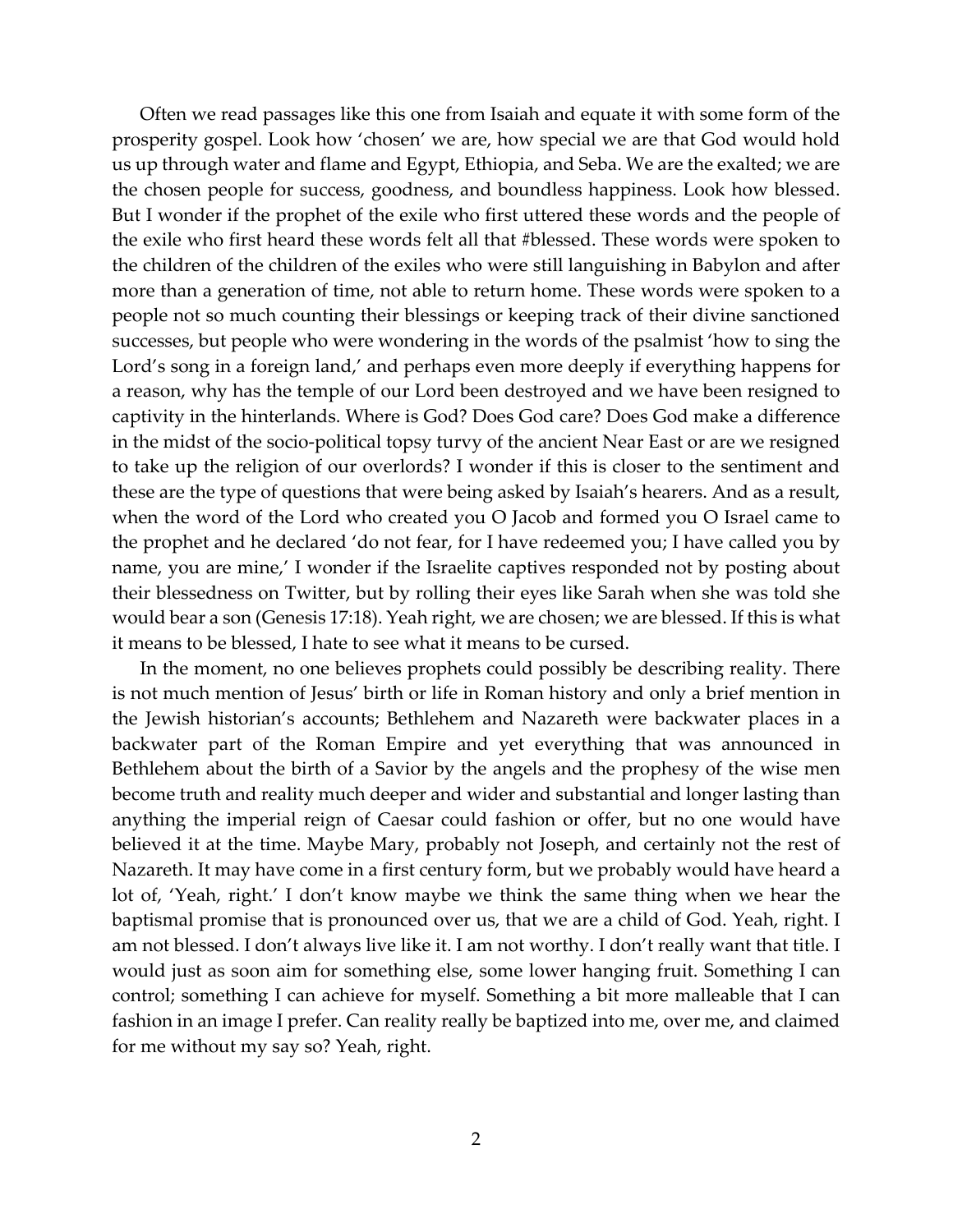Do not fear, Isaiah begins in his message to us. That is God's answer to all our 'yeah rights.' Do not fear, says the Lord who created you and claimed you, 'I have redeemed you, I have called you by name, you are mine.' Tom Long reminds us that we could hardly find a better summary of the gospel than the words 'do not fear.' It is spoken to Israel in exile, it is spoken by the angels to the shepherds, and he reminds us, 'do not fear,' are the very first words the angels speak to human beings after God raises Jesus from the dead at Easter. Do not be afraid.[3](#page-2-0) The entry of God into the world and the Easter redemption of God's world are not just about giving us the divine blessing of a prime parking spot or a technique for making life easy. In a piece in Journal for Preachers a year ago, friend and mentor John Rogers reminds us that 'to live by faith may not mean less pain or less distress; the way of faith is not a detour around adversity….sometimes we can do no more than cling to the faith of others'…sometimes the faith of our church, those who sit next to us in the pews, have 'to bear us along in our doubt and disability.'<sup>[4](#page-2-1)</sup> He recalls hearing from a parishioner that there are times or places when 'I just cannot say the creed.' He replied: 'I'll say it for you until you can say it again.' 'Whether or not you were aware of it, there have been times when you have had to say it for me; and I shall probably need you to do so again in the future,' too.[5](#page-2-2)

The truth, the reality, the state of the union that Isaiah declares is that we are children of God who has claimed us in the waters of baptism, whose love will not let us ago, and who has chosen us to live lives that embody the characteristics of this kind of love, whether it comes in the form of welcoming the prodigals home, standing against injustice, or entering into the misery of fellow human beings and seeking their welfare. We may not always believe we are these things, we may not always feel like doing these things, we may not always wish we had been baptized into this reality and these expectations. But Isaiah never promises us that…only that no matter what we might be experiencing, no matter what the state of our faith or our belief at the moment, no matter how we might feel about all the responsibilities that come attached to our baptism, we have been redeemed, we have been called by name, we already belong to the Lord who created us and formed us. We have been claimed as God's, not just for celebration or blessing, but so that our lives may be used to reflect the character of the One who has claimed us. Jesus' baptism is not the end of the story, nor is ours. Will we become in the time that has been given to us, what we already are in eternity? Will we become in real time the fully claimed, redeemed, and formed creatures that we already are in the hands of God? We may say 'yeah right,' but Isaiah says we will.

Time and time again scripture, Jesus, even our own baptism turns what we think is reality, what we think is everything, completely on its head. Descartes was wrong about reality. I think therefore I am is not quite right. I am not the center of the universe, as

<span id="page-2-0"></span><sup>3</sup> Tom Long, Preface, *Beyond the Worship Wars*, viii.

<span id="page-2-1"></span><sup>4</sup> John B. Rogers, Jr., *Journal for Preachers* (Advent 2020), 6.

<span id="page-2-2"></span><sup>5</sup> John B. Rogers, Jr., *Journal for Preachers* (Advent 2020), 6.